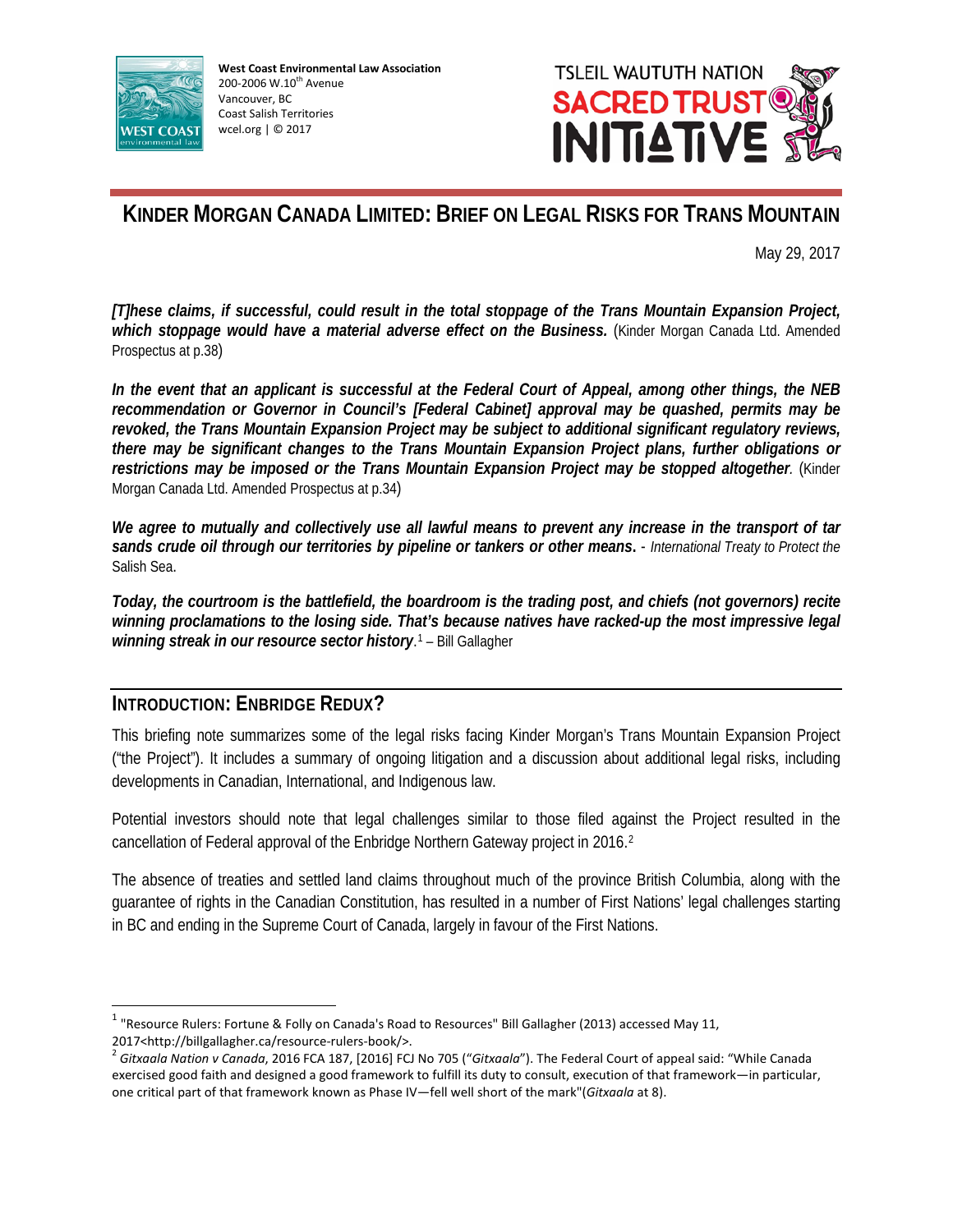The legal risk set out below is in addition to the political risk resulting from the recent BC election in which the majority of seats were won by parties who oppose the Project. Further, reputational risk from the substantial public opposition, following the Burnaby Mountain standoff in 2014 in which over 100 people were arrested should also be noted. In our opinion, these factors combine to amount to material risk to the Project.

# **SUMMARY OF CURRENT LITIGATION**

Currently, there are 19 separate legal proceedings against the Project: Seven cases challenging the National Energy Board recommendation (one of which has been withdrawn); nine cases challenging the Federal Cabinet approval; and three cases challenging the BC Provincial approval. In addition, two Indian Tribes based in Washington State have launched a legal challenge against the US Coast Guard related to the impact of tanker traffic on endangered southern resident orcas.

The territories of the Indigenous Peoples who have filed the legal challenges total more than half of the pipeline and tanker route. See map below.

|                                                                    | <b>Federal Court of</b> | <b>Supreme</b> |                                                                                                         |                |
|--------------------------------------------------------------------|-------------------------|----------------|---------------------------------------------------------------------------------------------------------|----------------|
| <b>Applicant</b>                                                   | <b>Appeal</b>           | Court of BC    | <b>Other</b>                                                                                            | <b>Total</b>   |
| <b>Tsleil-Wauth Nation</b>                                         | NEB and Canada          |                |                                                                                                         | $\overline{2}$ |
| <b>Squamish Nation</b>                                             | NEB and Canada          | <b>BC</b>      |                                                                                                         | 3              |
| <b>Musqueam Indian Band</b>                                        | Canada                  |                |                                                                                                         |                |
| <b>Coldwater Indian Band</b>                                       | <b>NEB and Canada</b>   |                |                                                                                                         | 2              |
| Sto:lo (Aitchelitz et al)                                          | Canada                  |                |                                                                                                         |                |
| <b>Stk'emlupsemc Te Secwepemc</b><br><b>Nation</b>                 | Canada                  |                |                                                                                                         |                |
| <b>Upper Nicola Indian Band</b>                                    | Canada                  |                |                                                                                                         |                |
| <b>Tulalip Tribes and the</b><br><b>Suquamish Tribe</b>            |                         |                | Tulalip Tribes v. Kelly, 17-cv-652,<br>U.S. District Court, Western<br>District of Washington (Seattle) |                |
| <b>City of Vancouver</b>                                           | NEB                     | BC.            |                                                                                                         | $\overline{2}$ |
| City of Burnaby                                                    | NEB and Canada          |                |                                                                                                         | 2              |
| <b>Raincoast Conservation Society</b><br>and Living Oceans Society | <b>NEB and Canada</b>   |                |                                                                                                         | $\overline{2}$ |
| PIPE UP and Democracy Watch                                        |                         | BC             |                                                                                                         |                |
| <b>Total</b>                                                       | 15                      | 3              |                                                                                                         | 19             |

### **Current legal challenges to Kinder Morgan Trans Mountain Expansion Project approvals**

On 9 March 2017, the Federal Court of Appeal (FCA) ordered the 16 judicial review proceedings against the NEB and Cabinet decisions to be consolidated under file number [A-78-17;](http://cas-cdc-www02.cas-satj.gc.ca/fca-caf/IndexingQueries/infp_RE_info_e.php?court_no=A-78-17) legal challenges to the Enbridge Northern Gateway proposal were similarly consolidated.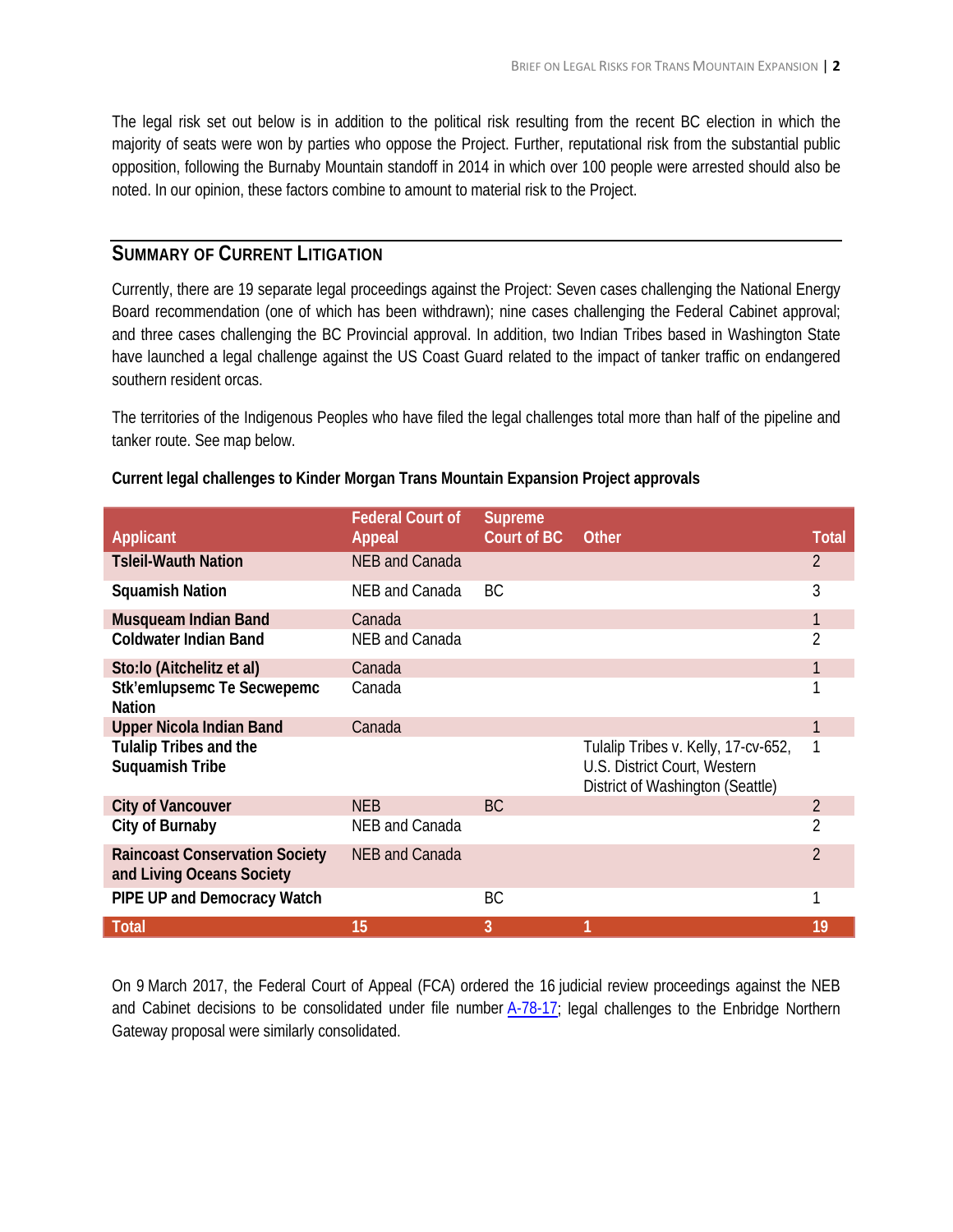It is important to note that each First Nation's legal challenge is based on unique facts relating to their specific territory, rights and title; this raises an independent duty to consult and accommodate.<sup>[3](#page-2-0)</sup> In other words, the extent and content of consultation is fact specific, and satisfying the duty to consult and accommodate one First Nation does not guarantee that the duty has been fulfilled for another. Success on any one of the First Nation's legal challenges could delay or stop the Project.

The legal challenges submitted by First Nations highlight issues of constitutional, administrative, procedural, and statutory law. They allege, among other issues, that a) the government failed to address concerns raised repeatedly by First Nations, constituting a breach of the constitutional duty to consult and accommodate; b) the NEB report was flawed due to breaches of the principles of procedural fairness; c) the government unjustifiably infringed claimed Aboriginal rights and title; and d) the government breached its fiduciary duty to the affected First Nations; and (d) that the NEB and Cabinet failed to comply with the statutory requirements of the *Canadian Environmental Assessment Act 2012*.

Each of the First Nation's legal challenges at the FCA argues that the highest level of consultation is required, and that to date, the level of consultation has been inadequate[.4](#page-2-1) In many cases, the Federal government has conceded that the duty to consult is at the high end of the legal spectrum. Two of the applicant First Nations have had fishing rights confirmed by the Supreme Court of Canada (SCC) in waters affected by the Project. [5](#page-2-2) Most of the legal challenges assert that the First Nation has unextinguished Aboriginal title or rights over the proposed pipeline and tanker route, invoking both the leading SCC case on Aboriginal title, *Tsilhqot'in,[6](#page-2-3)* as well as the duty to consult and accommodate.

The Squamish Nation's judicial review of the BC decision follows a successful appeal of the province's equivalency agreement<sup>[7](#page-2-4)</sup> which struck out sections of the equivalency agreement and required the province to engage in consultation. Squamish Nation asserts that this consultation was inadequate for several decision points.

The Raincoast and Living Oceans cases argue, among other things, that the NEB and Federal Cabinet failed to uphold the *Species at Risk Act* with respect to endangered southern resident orca whales.

The Cities of Vancouver and Burnaby argue, among other things, that the NEB process was deficient and could not be relied upon by Cabinet or the BC government.

Finally, the PIPE Up and Democracy Watch case argues that the BC decision was tainted by \$750,000 in political donations by Kinder Morgan and its customers to the BC Liberal Party, whose government issued the approval.

<span id="page-2-0"></span> $3$  "where the Crown knows, or ought to know, that its conduct may adversely affect the Aboriginal right or title of more than one First Nation, each First Nation is entitled to consultation based upon the unique facts and circumstances pertinent to it." Gitxaala, supra note 2 at para 236.<br><sup>4</sup> See Haida Nation v. British Columbia (Minister of Forests), 2004 SCC 73 (CanLII), [2004] 3 S.C.R. 511, at para 44.<br><sup>5</sup> R v Sparrow [1990] 1 SCR 1075, 70DLR (4th) 385; R v Vanderpeet

<span id="page-2-1"></span>

<span id="page-2-3"></span><span id="page-2-2"></span><sup>6</sup> *Tsilhqot'in Nation v. British Columbia* [2014] 2 S.C.R. 256.

<span id="page-2-4"></span> $3$  Coastal First Nations v. British Columbia (Environment), 2016 BCSC 34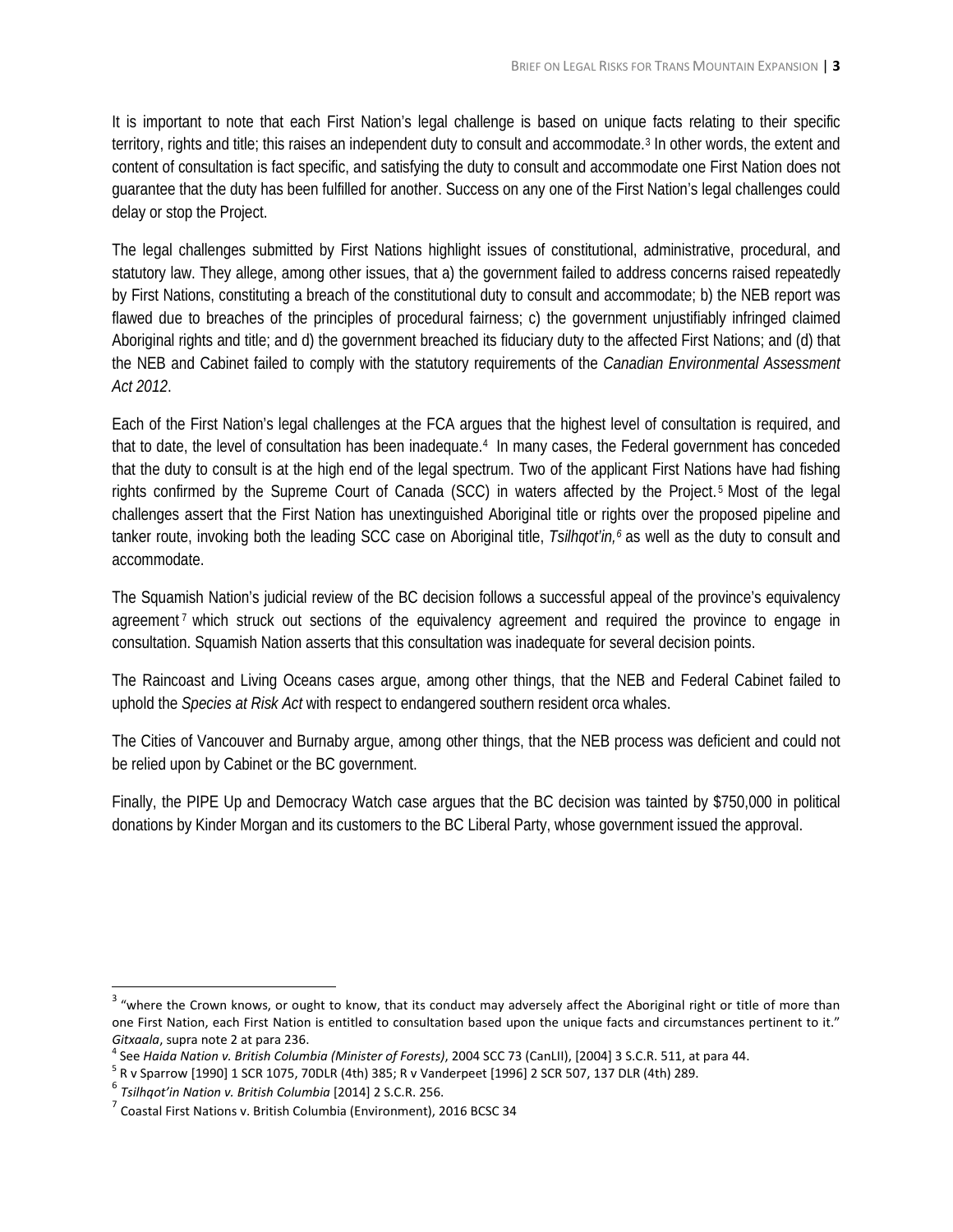# **LEGAL DEVELOPMENTS**

### **CANADIAN LAW**

Canadian courts have confirmed that the government of Canada must meaningfully consult with First Nations who are affected by Canada's decisions.<sup>[8](#page-3-0)</sup> Meaningful consultation is not just a process of exchanging information – it requires accommodation. The SCC has held that "Consultation is meaningless when it excludes from the outset any form of accommodation." <sup>[9](#page-3-1)</sup> The SCC has confirmed that the test for adequate consultation is grounded in the honourable treatment of Canada's Aboriginal peoples and Canada's reconciliation with them.<sup>[10](#page-3-2)</sup>

Canadian courts have also ruled that Aboriginal title continues to exist in British Columbia, and is protected by section 35(1) of the Canadian Constitution.<sup>[11](#page-3-3)</sup> In interpreting section 35(1), the SCC has acknowledged that Aboriginal title is not created by the Constitution; rather, it arises from the fact that Aboriginal peoples were prior occupants of Canada and had "pre-existing systems of [A]boriginal law."[12](#page-3-4) Aboriginal title confers upon the holder the right to exclusive use, occupation, and benefit of the land, including the right to choose how the land is used.

In the 20[14](#page-3-6) *Tsilhqot'in* decision,<sup>[13](#page-3-5)</sup> which has been described as a "game changer for all,"<sup>14</sup> the SCC recognized Aboriginal title over a large area of land for the first time in Canadian history. This shifted the goalposts of the federal government and project proponents from consultation with First Nations towards consent.

The SCC stated in *Tsilhqot'in*:

Governments and individuals proposing to use or exploit land, whether before or after a declaration of Aboriginal title, can avoid a charge of infringement or failure to adequately consult by obtaining the consent of the interested Aboriginal group. [para 97]; and

Once title is established, it may be necessary for the Crown to reassess prior conduct in light of the new reality in order to faithfully discharge its fiduciary duty to the title-holding group going forward. For example, **if the Crown begins a project without consent prior to Aboriginal title being established, it may be required to cancel the project** upon establishment of the title if continuation of the project would be unjustifiably infringing. [para 92, emphasis added]

Over the lifetime of the Project, should it be built, it is almost inevitable that one or more impacted nations will achieve formal recognition of their Aboriginal title through litigation or negotiation. This means that the Project could be cancelled if it resulted in an ongoing infringement – something that is nearly certain for such a large natural resource project which the First Nations' litigants have so vehemently opposed.

Some commenters have discussed the possibility that the Federal government could invoke powers under the constitution to impose 'works and undertakings' should a province (ie. BC) reject the Project. This provision has not been used since 1961, and would almost certainly require consultation and accommodation with First Nations,

<span id="page-3-1"></span>

<span id="page-3-2"></span>

<span id="page-3-3"></span>

<span id="page-3-4"></span>

<span id="page-3-6"></span><span id="page-3-5"></span>

<span id="page-3-0"></span><sup>&</sup>lt;sup>8</sup> Haida, supra note 4 at para 42.<br><sup>9</sup> Mikisew Cree First Nation v. Canada (Minister of Canadian Heritage), 2005 SCC 69 (CanLII), [2005] 3 S.C.R. 388, at para 54.<br><sup>10</sup> Haida, supra note 4 at para 45<br><sup>11</sup> Delgamuukw v. Br *Corporation*, 27 June 2014 <http://www.cbc.ca/news/indigenous/supreme-court-s-tsilhqot-in-first-nation-ruling-a-gamechanger-for-all-1.2689140> accessed 11 Mat 2015.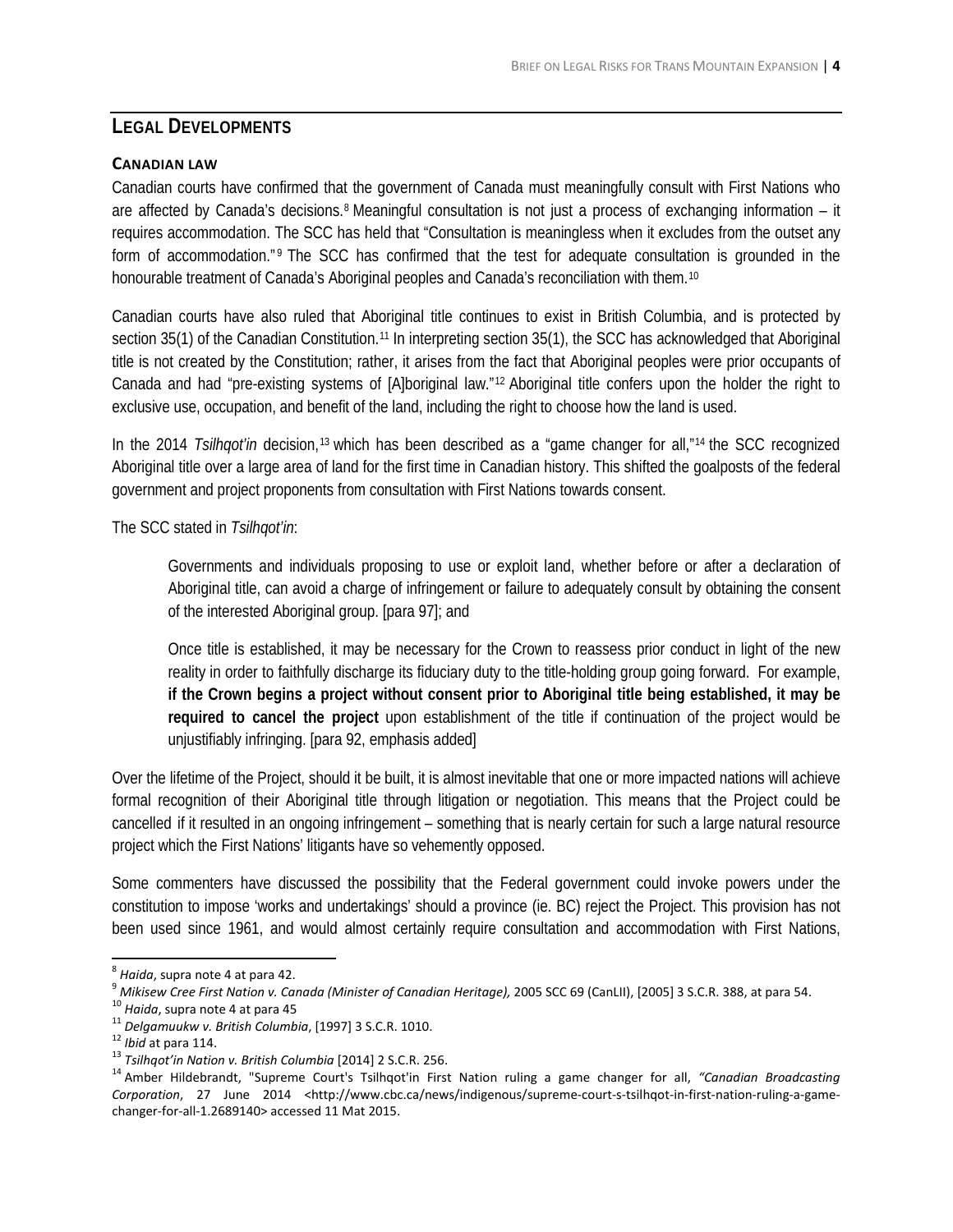making it vulnerable to similar legal challenges. In short, legality of this provision has not been confirmed since the introduction of the *Constitution Act, 1982*. Furthermore, the political cost in BC would be significant..

#### **INTERNATIONAL LAW**

The Canadian government has adopted the United Nations Declaration on the Rights of Indigenous Peoples (the Declaration), in addition to numerous binding human right treaties. The Declaration states that governments "shall consult and cooperate in good faith with the indigenous peoples concerned through their own representative institutions to obtain their free and informed consent prior to the approval of any project affecting their lands or territories or resources" (Article 32). Canada has also committed to implement the Truth and Reconciliation Commission's 94 calls to action, which includes the full adoption and implementation of the Declaration. This is consistent with the consent standard set out in *Tsilhqot'in*.

The approval of the Project in the absence of First Nations' consent violates Canada's international legal obligations, and makes Canada vulnerable to a human rights challenge in an international (e.g., UN Human Rights Committee) or regional (e.g., Inter-American Commission on Human Rights) forum. If a First Nation takes international legal action against Canada for such a decision, there is a significant risk that a finding would be made against Canada, attracting negative global attention and creating further uncertainty for the Project. In addition, international human rights bodies such as the Inter-American Commission can request Precautionary Measures, which may include a request that a project not proceed further until such time as the First Nation's petition can be heard and decided on its merits.

### **INDIGENOUS LAW**

Finally, many opposed First Nations have banned the Project in their own, unextinguished Indigenous laws through Indigenous legal orders such as the *Save the Fraser Declaration,[15](#page-4-0)* the *International Treaty to Protect the Salish*  Sea,<sup>[16](#page-4-1)</sup> and *Treaty Alliance Against Tar Sands Expansion*.<sup>[17](#page-4-2)</sup> These Indigenous legal instruments have been signed by hundreds of First Nations in BC and across North America. In addition, the Tsleil-Waututh Nation has conducted its own independent assessment of the Project, grounded in its own laws, and has rejected the Project based on this assessment. A letter by Canadian law professors about the assessment is attached.

The Supreme Court of Canada has recognized that Indigenous legal systems and governance rights were not extinguished by European settlement.[18](#page-4-3) Canadian common law recognizes that Indigenous peoples continue to act according to their own laws, and that those laws emanate from a constitutionally-protected governance authority which is distinct from the authority of the federal and provincial governments. In finding that an Aboriginal right to self-government "akin to a legislative power to make laws" survived the division of powers between Parliament and the legislatures in 1867, the British Columbia Supreme Court in *Campbell* was cognizant of the pre-existing legal traditions of Indigenous peoples that continued after contact with Europeans.[19](#page-4-4) The question of how Indigenous laws relevant to project approvals will ultimately be reconciled with Canadian law remains outstanding at this stage. However, protracted legal battles can be expected as this question finds its way into the Canadian and perhaps international courts in the coming years.

<span id="page-4-0"></span> <sup>15</sup> <https://savethefraser.ca/>

<span id="page-4-1"></span><sup>16</sup> <https://thetyee.ca/News/2014/09/23/Cross-Border-Pipeline-Pact/>

<span id="page-4-2"></span>

<sup>17</sup> <http://www.treatyalliance.org/><br><sup>18</sup> Delgamuukw supra note 12; Tsilhgot'in supra note 15; R v Pamajewon, [1996] 2 S.C.R. 821.

<span id="page-4-4"></span><span id="page-4-3"></span><sup>&</sup>lt;sup>19</sup> Campbell v British Columbia (Attorney General), 79 BCLR (3d) 122; 2000 BCSC 1123, [Campbell] at para 81